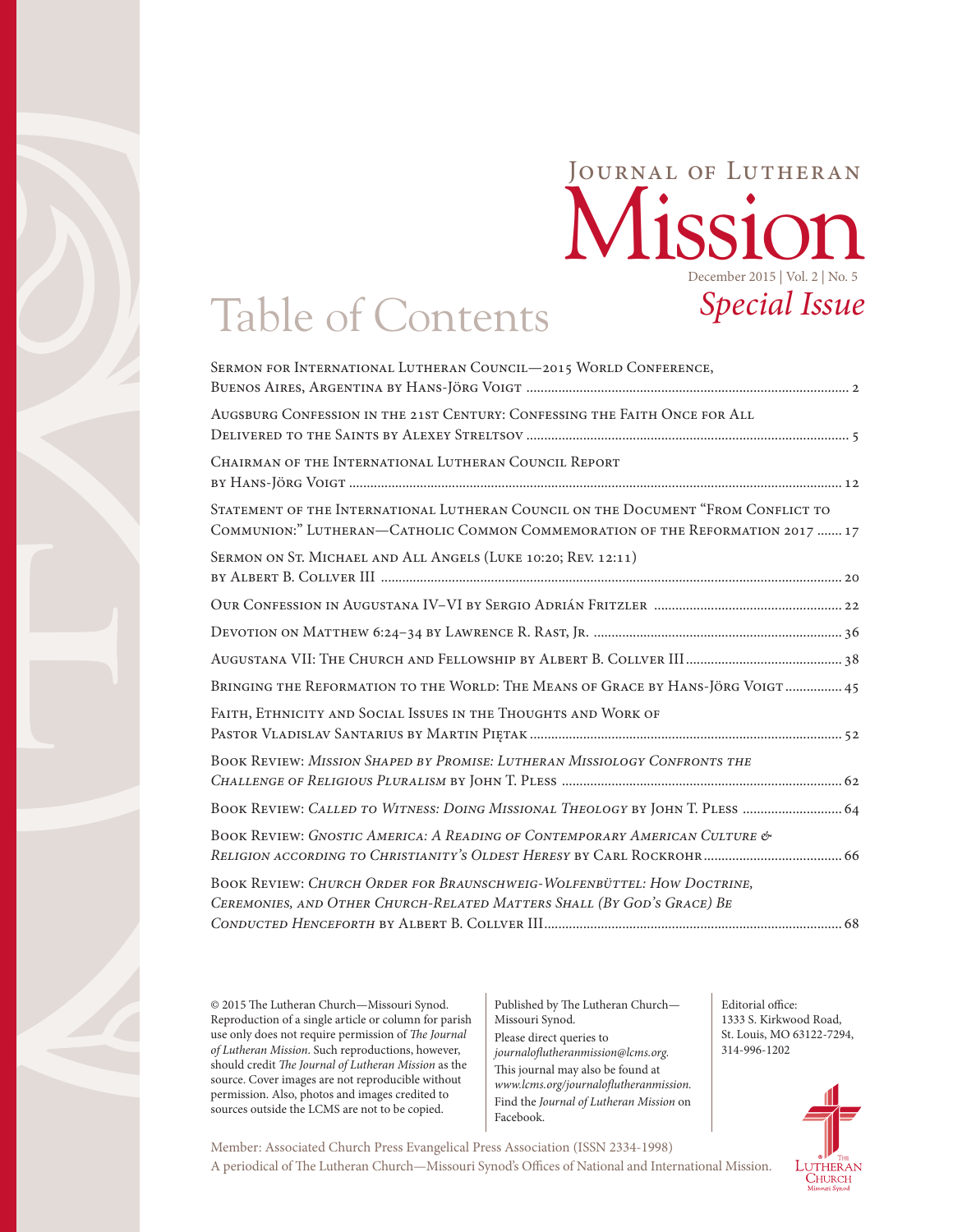## OUR CONFESSION IN Augustana IV–VI

**As soon as we abandon the Lutheran navigate Scriptures, we cannot avoid being carried about by every wind of** 

by Sergio Adrián Fritzler

*Editor's note: This paper is written by a member of an LCMS partner church. His views may not necessarily reflect those of The Lutheran Church—Missouri Synod.*

#### Introduction

*"The grace of the Lord Jesus be with you* (**1 COR. 16:23**).*" Amen.*

I'm grateful for the invitation to lecture on this central topic of the Christian faith and on the current challenges for the Lutheran Church around the globe.

I will pursue a double objective:

(1) to reaffirm what "we believe, teach, and confess" as confessional Lutheran leaders, gathered by means of the International Lutheran Council (ILC); and (2) to reflect upon certain current concepts and practices in our churches that are related to the proposed articles.

It is assumed that the church leaders here present are pastors who have subscribed to the Book of Concord of 1580 unconditionally, as the "faithful exposition of the Word of God and a right articulation of the doctrine of the Lutheran Church" (i.e., a *quia* subscription),<sup>1</sup> as our lens for approaching and understanding the Word of God. However, to be honest, today we have a difficult time accepting that we should have a rule or norm (*regula fidei*) for reading Scriptures (*norma normans*), since there are many who like to establish on their own what is good and acceptable for their ears, there are many who like to participate, that is to say, to be themselves the subjects of the interpretation of the Bible, whereas this *norma normata* proposes a different kind of approach (i.e., to be the object of that interpretation) that is not quite acceptable for the man today. This becomes evident in every aspect of the life of the Church: her liturgy, her ways of making

decisions, her understanding of the mission, including also her position regarding the office of the ministry.

As soon as we abandon the Lutheran Confessions as our sure boat to navigate Scriptures, we cannot avoid being carried about by every wind of doctrine that may blow as a sign of the times, so that, in a slow and unnoticed way, we end up distancing ourselves from the

Justification is the center of all the other biblical doctrines.

Scriptures, while inventing new reinterpretations of the universal, Christian doctrines and practices. An example of this is the enthusiastic proposal of Ablaze! that was suggested to the confessional Lutheran churches around the world as a way

of focusing on mission. *Ablaze!* challenged the churches to search for new strategies and to think the "outside"<sup>2</sup> of the Church (deprived of the Means of Grace). Thus, a new ecclesiology and a new understanding of the ministry of the proclamation was being proposed, one that defined the "within" from the perspective of the "outside." This example exposes the Church as accepting and subscribing to the Confessions quatenus.

Ascribing the *Confessio Augustana* its proper place as *regula fidei* (what implies a *quia* subscription), the confessors write:

Once again we wholeheartedly confess our adherence to this same Christian Augsburg Confession, solidly based as it is in God's Word, and we remain faithful to its simple, clear, unequivocal meaning, which its words intend. We regard this confession as a pure, Christian creed, which (after the Word of God) should guide true Christians in this time, just as in earlier times Christian creeds and confessions were formulated in God's church when major controversies broke out. To these documents the faithful teachers and their hearers confessed their

<sup>1</sup> The *Ritual Cristiano* used in Latin America adds: "Will you preach and teach the Word of God in accordance with the Confessions of the Lutheran Church?" (128).

<sup>2</sup> It is possible that many churches accepted *Ablaze*! because of LCMS World Mission's financial support depended on its acceptance. As the saying goes, "The one that pays, the one that mandates."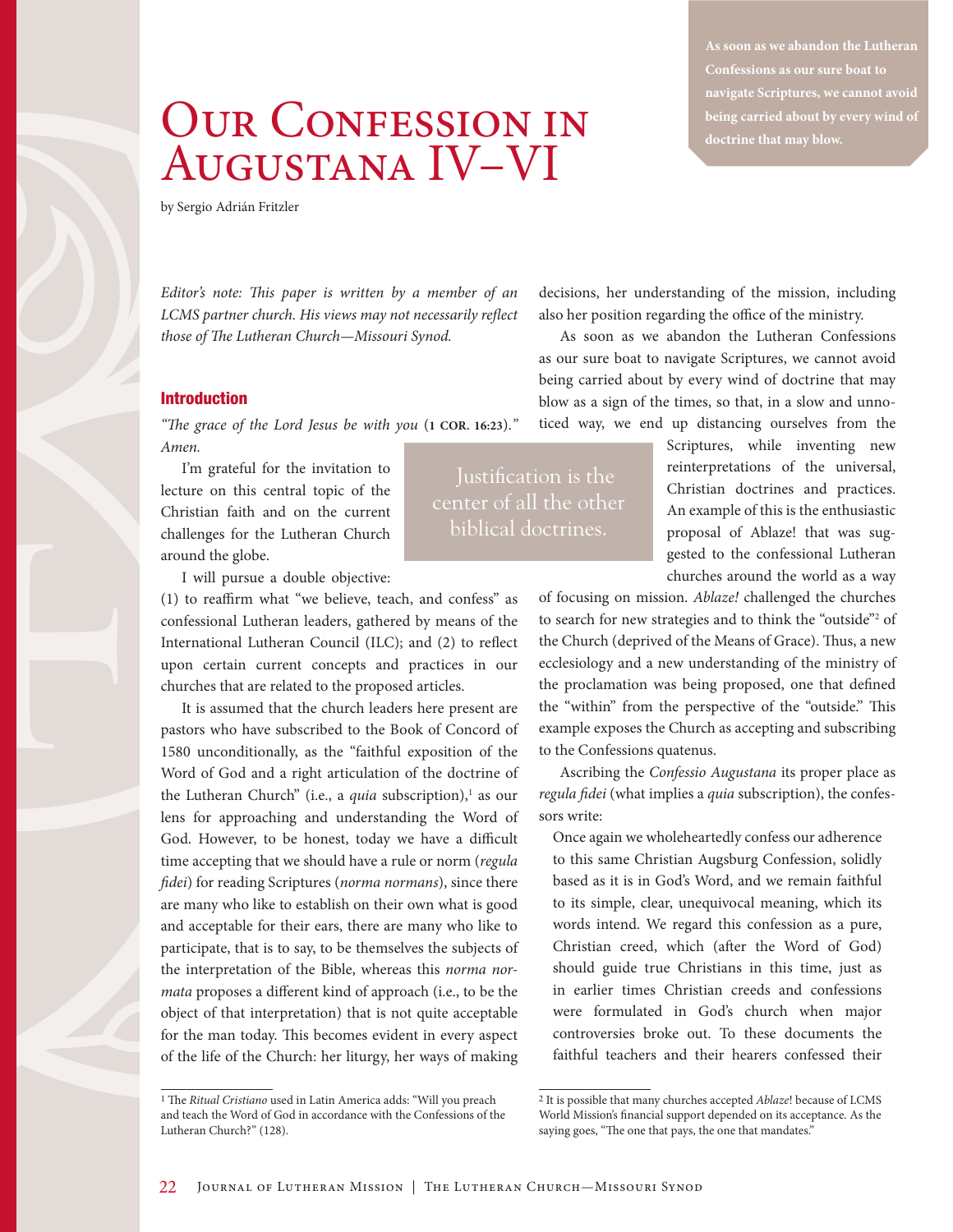adherence at those times with heart and mouth. By the grace of the Almighty **we, too, are resolved to abide faithfully until our end in this oft-cited Christian confession**, as it was delivered to Emperor Charles in 1530. **We do not intend to deviate in the least from this Confession either in this document or in any other, nor do we intend to submit any other, new confession** (SD, *Definitive Repetition and Explanation*, 4–5, emphasis added).

takes place apart from the law, for the sake of the is in Christ Jesus, through faith.

analysis (AC IV–VI) form a unity under the concept of faith (faith as imputed righteousness): "We receive forgiveness of sin and become righteous before God out of grace for Christ's sake through faith" (AC IV), the way the justifying faith is obtained: "the Office of Preaching" (AC V) and what justifying faith produces: "good fruits and good works" (AC VI).

#### Faith as imputed righteousness (AC IV)

The three articles that were proposed for our

"For by grace you have been saved through faith. And this is not your own doing; it is the gift of God" (**EPH. 2:8**).

| Weiter wird gelehrt, daß wir<br>Furthermore, it is taught that<br>Item docent, quod homines non<br>we cannot obtain forgiveness<br>Vergebung der Sünden und<br>possint iustificari coram Deo pro-<br>Gerechtigkeit vor Gott nicht<br>priis viribus, meritis aut operibus,<br>of sin and righteousness before<br>erlangen mögen durch unser<br>sed gratis iustificentur propter<br>God through our merit, work, or<br>satisfactions, but that we receive<br>Verdienst, Werk und Genugtun,<br>Christum per fidem, quum<br>sondern daß wir Vergebung der<br>forgiveness of sin an become<br>credunt se in gratiam recipi et<br>Sünden bekommen und vor<br>righteous before God out of<br>peccata remitti propter Christum,<br>grace for Christ's sake through<br>Gott gerecht werden aus Gnaden<br>qui sua morte pro nostris peccatis<br>faith when we believe that Christ<br>um Christus willen durch den<br>satisfecit. Hanc fidem imputat<br>has suffered for us and that for<br>Glauben, so wir glauben, daß<br>Deus pro iustitia coram ipso,<br>Christus für uns gelitten hat,<br>his sake our sin is forgiven and<br>Rom. 3 et 4.<br>righteousness and eternal life are<br>und daß uns um seinetwillen die<br>given to us. For God will regard<br>Sünden vergeben, Gerechtigkeit<br>and reckon this faith as righ-<br>und ewiges Leben geschenkt<br>wird. Denn diesen Glauben will<br>teousness in his sight, as St. Paul<br>says in Romans 3 and 4.<br>Gott für Gerechtigkeit vor ihm<br>halten und zurechnen, wie St.<br>Paulus sagt zu den Römern im 3.<br>und 4. Kapitel. |
|----------------------------------------------------------------------------------------------------------------------------------------------------------------------------------------------------------------------------------------------------------------------------------------------------------------------------------------------------------------------------------------------------------------------------------------------------------------------------------------------------------------------------------------------------------------------------------------------------------------------------------------------------------------------------------------------------------------------------------------------------------------------------------------------------------------------------------------------------------------------------------------------------------------------------------------------------------------------------------------------------------------------------------------------------------------------------------------------------------------------------------------------------------------------------------------------------------------------------------------------------------------------------------------------------------------------------------------------------------------------------------------------------------------------------------------------------------------------------------------------------------------------------------------------------------------------------------|
|                                                                                                                                                                                                                                                                                                                                                                                                                                                                                                                                                                                                                                                                                                                                                                                                                                                                                                                                                                                                                                                                                                                                                                                                                                                                                                                                                                                                                                                                                                                                                                                  |

This is the central article of the Christian faith (*articulus stantis et cadentis ecclesiae*), this is the doctrine of the Gospel itself. Justification is the center of all the other biblical doctrines, for it is the great principal star that, just as with the sun, all the other articles round about it are in a vital dependence of its warmth. Luther affirms:

This doctrine is the head and cornerstone. She only engenders, nurtures, builds, preserves, and defends God's church; and apart from her God's church cannot exist for one hour … For no one that may not adhere to this article  $-$  or, to use Paul's expression,

this "healthy doctrine"  $(TIT. 2:1)$  — is able to rightly teach in the church, or to successfully resist the adversary … This is the heel of the offspring that opposes and bruise his head. At the same time, for this reason Satan cannot do anything else than to persecute her.3

Justification takes place apart from the law, genuinely by grace, for the sake of the redemption that is in Christ

<sup>3</sup> Ewald Plass, ed., *What Luther Says: An Active In-Home Anthology for the Active Christian* (St. Louis: Concordia Publishing House, 1959), 2195.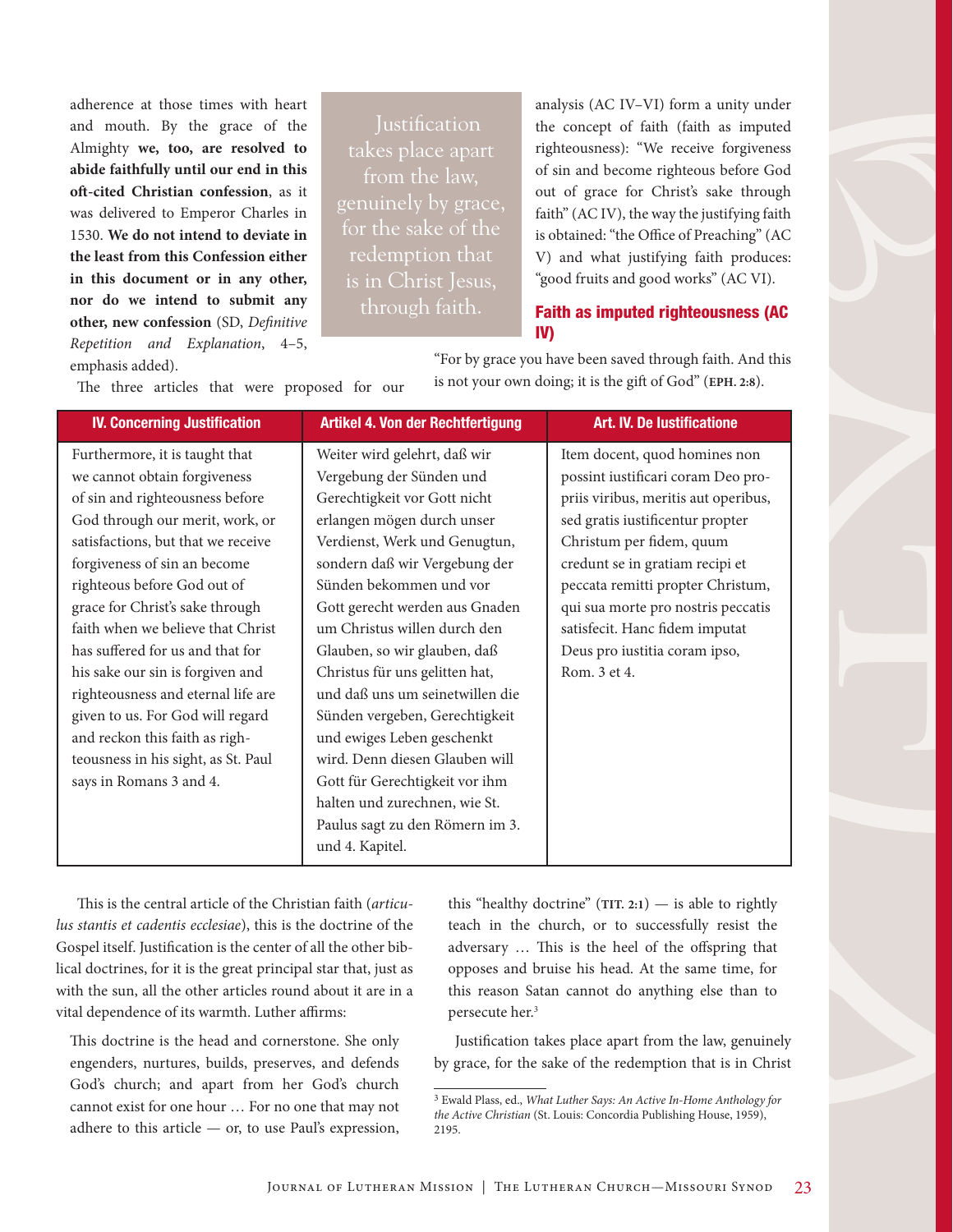Jesus, through faith.

The Scripture's language for redemption is justification: "'Justify' is used **in a judicial way** to mean 'to absolve a guilty man and pronounce him righteous,' and to do so on account of **someone else's righteousness, namely, Christ's**, which is communicated to us through faith" (Ap IV, 305, emphasis added). Just as Paul affirms: "For our sake he made him to be sin who knew no sin, so that in him we might become the righteousness of God" (**2 COR. 5:21**).

Justification is through faith, faith as a divine gift and not a human work, that appropriates Christ's gifts:

Because the righteousness of Christ is given to us through faith, therefore **faith is righteousness** in us by imputation. That is, by it we are made acceptable to God because of God's imputation and ordinances, as Paul says (**ROM. 4:5**), "Faith is reckoned

as righteousness" (Ap IV, 307, emphasis added).

For faith does not make people righteous because it is such a good work or such a fine virtue, but because it lays hold of and accepts the merit of Christ in the promise of the holy gospel. For this merit must be applied to us and appropriated through faith if we are to become righteous through it. Thus, the righteousness that out of sheer grace **is reckoned before God to faith** or to the believer **consists of the obedience, suffering, and resurrection of** 

**Christ** because he has satisfied the law for us and paid for our sins (SD III, 13–14, emphasis added).

There is nothing that man is or performs that can contribute, not even in the least sense, to his salvation before God (*coram deo*), just as the article says: "We cannot obtain forgiveness of sin and righteousness before God through our merit, work, or satisfactions." It is God who imputes Christ's work to the sinner:

Christ remains the mediator. We must always be sure that for his sake we have a gracious God in spite of our unworthiness. Paul clearly teaches this when he says (**1 COR. 4:4**), "I am not aware of anything against me, but I am not thereby justified." But he believes that he is accounted righteous by faith for Christ's

sake, according to the statement (Ps. 32:1; Rom. 4:7), "Blessed is he whose transgression is forgiven." This forgiveness is always received by faith. Thus also the imputation of the righteousness of the Gospel is through the promise. Therefore, it is always received by faith; we must always hold that we are accounted righteous by faith for the sake of Christ (Ap IV, 163).

The *Solid Declaration* reaffirms the foundation of the doctrine of justification by faith confessed in AC IV:

Regarding the righteousness of faith before God, we unanimously believe, teach, and confess on the basis of the general summary of our Christian faith and confession expressed above that poor sinful people are justified before God, that is, absolved — pronounced free of all sins and of the judgment of the damnation that they deserved and accepted as children and heirs of eternal life — without the

the cross as the main place of divine revelation to the human being, and that is strongly rejected by our reason, because it is the most unimaginable folly in the entire contradicts our flesh.

least bit of our own "merit or worthiness" [SC, Creed, 4], apart from all preceding, present, or subsequent works. We are justified on the basis of sheer grace, because of the sole merit, the entire obedience, and the bitter suffering, death, and the resurrection of our Lord Christ alone, whose obedience is reckoned to us as righteousness (SD III, 9).

God forgives our sin, considers us upright and righteous, and grants us eternal salvation. This righteousness is conveyed to us by the Holy Spirit through the

gospel and in the sacraments. It is applied to us, appropriated and accepted through faith. Therefore, believers have reconciliation with God, forgiveness of sins, and God's grace, and are children and heirs of eternal life (SD III, 15b–16).

During the last years, new metaphors for describing and announcing Christ's redemption have been incorporated with the intention of somehow eliminating the form of the biblical theology that has its center in the Pauline doctrine and in our confessions: justification as a forensic act and within a judicial context.

The Old Testament already speaks in judicial terms about the "covenant" as a legal concept. It is in this context (in relation to the covenant) that the Ten Commandments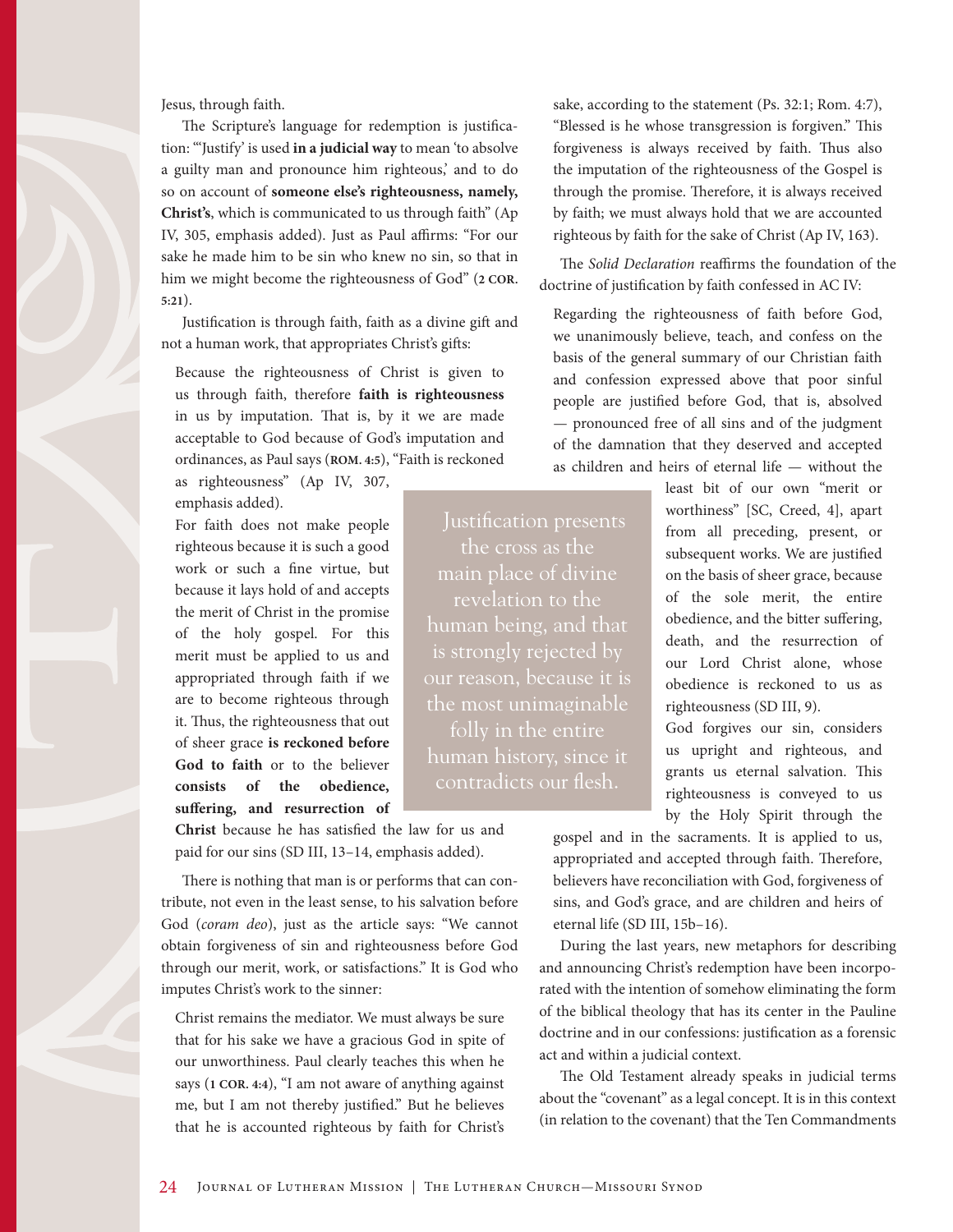were revealed as God's Law. The New Testament, on its turn, refers to the vicarious expiation in legal terms, as a *satisfactio vicaria*. The Holy Spirit is named παράκλητος: one who functions as a lawyer (a defender). The Lord's Prayer describes our sins not only as offenses, but as "debts" toward God and the neighbor. The end of times is, in the same connection, portrayed in terms of "final judgment."

Justification is a judgment both to absolve and to condemn. It is the Judge's verdict that imputes Christ's works to one who has a death warrant, in order to liberate him from his prison, on account of Christ having been condemned in his stead. Martin Chemnitz affirms:

But it must be diligently considered why the Holy Spirit wanted to set forth the doctrine of justification by means of judicial terms. Worldly, secure, and Epicurean men think that the justification of the

sinner is something easy and perfunctory, therefore they are not much concerned about sin and do not sincerely seek reconciliation with God, nor do they strive with any diligence to retain it. However, the peculiar nature of the word "justify" shows how weighty and serious an action before the judgment seat of God

the justification of a sinner is. Likewise, the human mind, inflated with a Pharisaical persuasion when it indulges in its own private thoughts concerning righteousness, can easily conceive a high degree of confidence and trust in its own righteousness. But when the doctrine of justification is set forth under the picture of an examination and of the tribunal of divine judgment, by a court trial, so to say, those Pharisaical persuasions collapse, vanish, and are cast down. Thus the true peculiar nature of the word "justify" preserves and defends the purity of the doctrine of justification from Pharisaical leaven, and from Epicurean opinions. And the entire doctrine of justification cannot be understood more simply, correctly, and appropriately, and applied to serious use in the exercises of penitence and faith, than through a true consideration of the judicial meaning of the word "justify," as the examples of many fathers show.<sup>4</sup>

Redemption is about of grace toward human beings through the work of Jesus Christ.

To preach this cornerstone doctrine, it is necessary to distinguish Law and Gospel. Many of the current efforts to say the same thing, but in a more acceptable way, are motivated by a rejection of the Law and the judgment of God. There are preachers who do not expose the Law in its second use (to kill any attempt of the human flesh), thinking that the Law can be inferred out of the general context of the exposition, or that people already come [to Church] bearing the Law because of [the consequences of] their sins, as if they were mere victims, and not responsible doers of the sin, in need of dying to rise again with Christ. Just as Melanchthon puts it: "People cannot by their own powers live according to the law of God and because all are under sin … [they are] guilty of eternal wrath and death" (Ap IV, 40). Only that one who preaches God's judgment and condemnation can also preach the Gospel and salvation in Christ through faith, for if the Law is minimized, then the preaching of the Gospel has

no effect.

It is also heard that "people should not be attacked" through the preaching, that is to say: It is necessary "to be able to say things in a way that may not hurt the hearer." However, this eagerness to please others moves one to call evil good and good evil (*Heidelberg Disputation*, Thesis 21),

making him a theologian of glory (*theologus gloriae*).5 Luther says: "Preach one thing: the wisdom of the cross!"6

Justification presents the cross as the main place of divine revelation to the human being, and that is strongly rejected by our reason, because it is the most unimaginable folly in the entire human history, since it contradicts our flesh.

What man regards as good may be sin in the sight of God, as for example, the striving for virtue by moralists following Aristotle and Kant. What human wisdom thinks to be luck and therefore desirable for man — health, wealth, success, victory — precisely that may be regarded by God as hurtful for man and therefore denied to him. In the judgment of God, sickness, failure, poverty may be much more precious; and this judgment of God is right even if it contradicts all human reason. Confronted by an incurable sickness which after years of suffering

5 AE 31, 40.

<sup>6</sup> WA 1, 52.

<sup>4</sup> Martin Chemnitz, *Examination of the Council of Trent*, trans. Fred Kramer, vol. 1. (St. Louis: Concordia Publishing House, 1971), 476–477.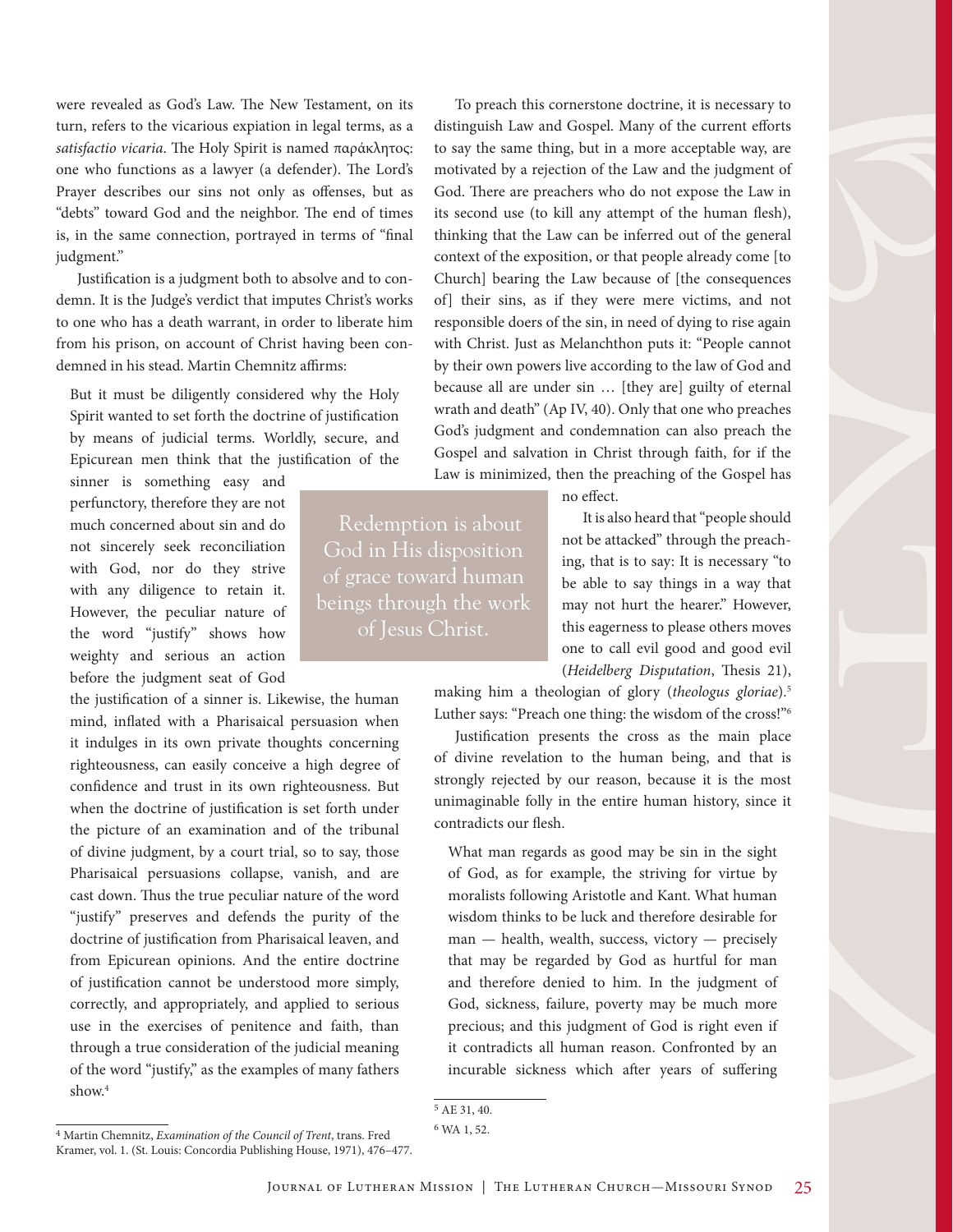leads to a painful death, our human judgment sees something definitely negative. But as God sees it, such unreasonable fortune may be something quite positive. Thus Luther in *The Bondage of the Will* ventures to say: "When God brings to life, he does

so by killing; when he justifies, he does so by accusing us; when he brings us into heaven, he does so by leading us to hell" (WA 18, 633). He makes alive by killing! — that is the adequate way to speak of the unreasonable way God acts.7

Our current world prefers the theology of glory in its multiple expressions that function in accordance with the

principles of contextualization and missions, over against the theology of the cross that is expressed in terms of the forensic justification of the sinner through the cross. This is not a mere academicism or intellectualism with which we "rationalize" Christ's redemption, but it is the real way God reconciles us to Himself. To change redemption language to speak about God's forgiveness not using the judicial or legal framework of Scriptures amounts to despise the high price of the gratuitous grace that is given through the work of Christ in His death of the cross. This doctrine gives consolation and security to the believer for the forgiveness of his sins. If it is not spoken in this way, it is released to God's good "humor," who grants us an amnesty out of sheer goodness. This sets apart the work of God that is centered in the cross of Christ, and gives the centrality to God's goodness (in terms of "good humor"). Osiander took the teaching of justification "as cold as ice."8 But adding "human warmth" is to locate the human being as subject instead of object of his redemption. This [i.e., the pure teaching on justification] is a doctrine that brings ineffable peace and joy to the souls of people, because it is God's own love in action.

Suffering and afflictions are not part of justification, as [if they were] a fragment of Christ's work, but they are intended to mortify our flesh:

Even though we still have troubles, Scripture

interprets them as the mortifications of present sin, not as a payment for or a ransom from eternal death … So afflictions are not always punishments or signs of wrath … afflictions have other more important purposes, lest they think that they are being rejected

By faith, the human being is nothing but the receiver of His (Christ's) favor.

by God since in the midst of such afflictions they see nothing but God's punishment and anger. They must consider these other more important purposes, namely, that God performs his "**alien work**" in order to do his **proper work** (Ap XII, 157–158, emphasis added).

Then, it is added:

Thus Paul says [**2 COR. 12:5, 9**], "The power of God is made perfect in my weakness." Thus, in accord with God's will, our bodies ought to be sacrifices to show our obedience, not to pay for eternal death — for which God has another payment,

namely, the death of his Son (Ap XII, 160).

Afflictions are followed by repentance, and, even if death comes, the work of Christ is totally fulfilled, since "God imposed bodily death on human beings, and even after the forgiveness of sin he did not eliminate it for the sake of exercising righteousness, namely, in order that the righteousness of those who are sanctified might be exercised and tested" (Ap XII, 161).

The theology of the cross renders God's stuff hidden for our fleshly eyes (*sub cruce tectum*). The Church of Christ is hidden, just as believers are and the Means of Grace are: God's own Word hidden under the words of the ordained minister, Christ's own body and blood are hidden in the Eucharist under the earthly elements. The theology of the cross is not about a mere symbol, but about God's own reality in action.<sup>9</sup>

Forensic justification exposes the objective basis on which redemptions depends: it is *extra nos*. Upon the sure basis of AC IV is confessed the following article that describes the manner God established His gift to be conferred.

<sup>7</sup> H. Sasse, "La Teología de la Cruz" [Carta a los pastores luteranos No 18, Jubilate 1951] en: Confesamos A Jesucristo (Vol. 1). Traducción del alemán al inglés: Norman Nagel; Traducción del inglés al castellano: Martin Teigen; Corrección del texto castellano: Roberto Bustamante, 2008), 8. The letter can be found in English Sasse, H. (1951). "Luther's Theology of the Cross" in *<http://www.wlsessays.net/files/SasseCross.pdf.>* 8 *El Marco Legal del Evangelio*, 3.

<sup>9</sup> H. Sasse, "La Teología de la Cruz," 8.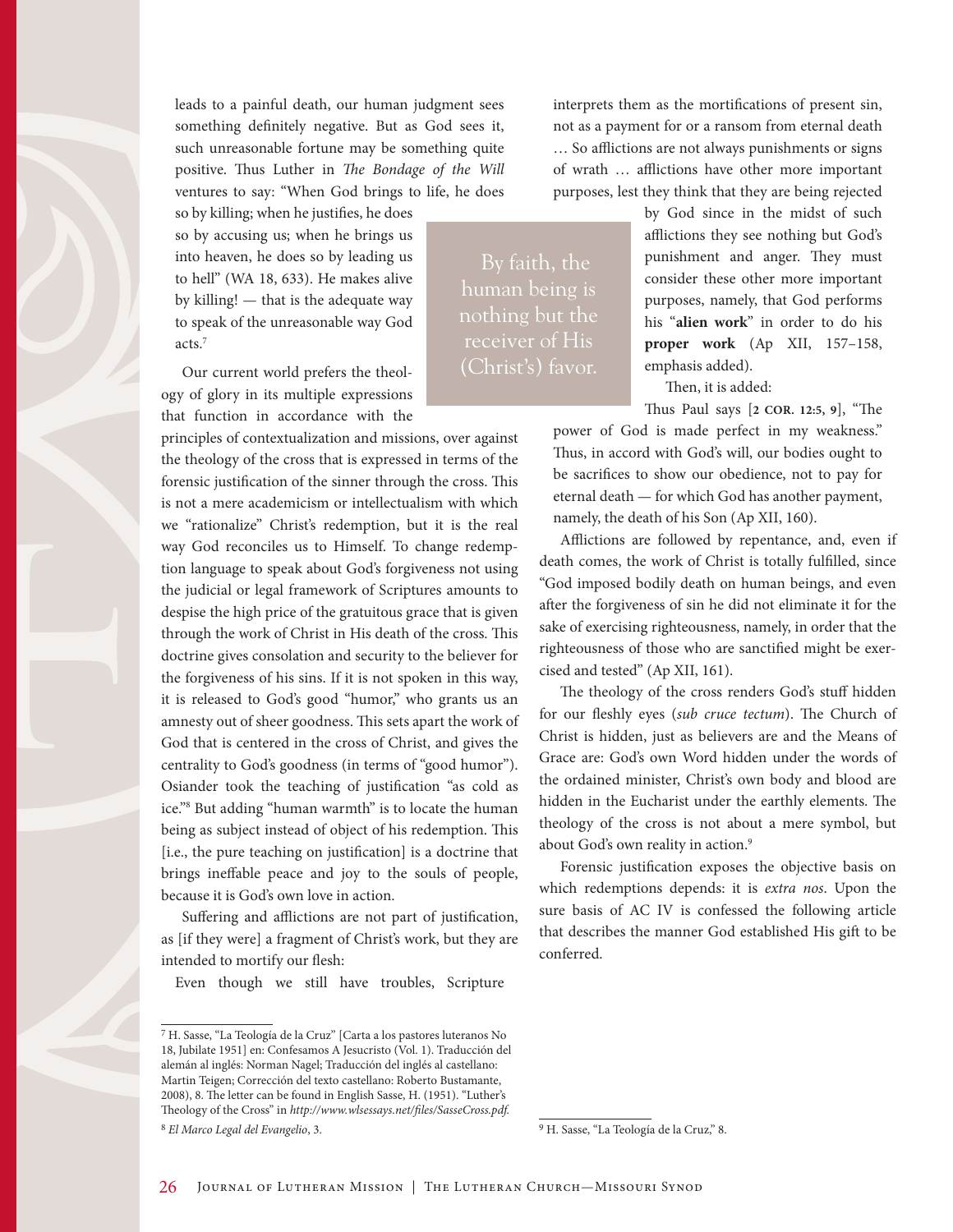#### The way justifying faith is obtained (AC V)

"For the lips of a priest should guard knowledge, and people should seek instruction from his mouth, for he is the messenger of the Lord of hosts" (**MAL. 2:7**).

| <b>V. Concerning the Office of</b><br><b>Preaching</b>                                                                                                                                                                                                                                                                                                                                                                                                                                                                                                                                                | <b>Artikel 5. Vom Predigtamt</b>                                                                                                                                                                                                                                                                                                                                                                                                                                                                                                                                                                                                                                                         | Art. V. De Ministerio Ecclesiastico.                                                                                                                                                                                                                                                                                                                                                                                                                                                                                                                                                                    |
|-------------------------------------------------------------------------------------------------------------------------------------------------------------------------------------------------------------------------------------------------------------------------------------------------------------------------------------------------------------------------------------------------------------------------------------------------------------------------------------------------------------------------------------------------------------------------------------------------------|------------------------------------------------------------------------------------------------------------------------------------------------------------------------------------------------------------------------------------------------------------------------------------------------------------------------------------------------------------------------------------------------------------------------------------------------------------------------------------------------------------------------------------------------------------------------------------------------------------------------------------------------------------------------------------------|---------------------------------------------------------------------------------------------------------------------------------------------------------------------------------------------------------------------------------------------------------------------------------------------------------------------------------------------------------------------------------------------------------------------------------------------------------------------------------------------------------------------------------------------------------------------------------------------------------|
| To obtain such faith God insti-<br>tuted the office of preaching<br>[Predigtamt], giving the gospel<br>and the sacraments. Through<br>these, as through means, he gives<br>the Holy Spirit who produces<br>faith, where and when he wills,<br>in those who hear the gospel. It<br>teaches that we have a gracious<br>God, not through our merit but<br>through Christ's merit, when we<br>so believe.<br>Condemned are the<br>Anabaptists and others who teach<br>that we obtain the Holy Spirit<br>without the external word of the<br>gospel through our own prepara-<br>tion, thoughts, and works. | [oder Von der Erlangung<br>des Glaubensdurch die<br>Gnadenmittel]<br>Solchen Glauben zu erlangen, hat<br>Gott das Predigtamt eingesetzt,<br>Evangelium und Sakramente<br>gegeben, dadurch er, als durch<br>Mittel, den Heiligen Geist gibt,<br>welcher den Glauben, wo und<br>wann er will, in denen, so das<br>Evangelium hören, wirkt, welches<br>da lehret, daß wir durch Christus'<br>Verdienst, nicht durch unser<br>Verdienst, einen gnädigen Gott<br>haben, so wir solches glauben.<br>Und werden verdammt die<br>Wiedertäufer und andere, so<br>lehren, daß wir ohne das leibli-<br>che Wort des Evangeliums den<br>Heiligen Geist durch eigene<br>Bereitung, Gedanken und Werke | Ut hanc fidem consequamur,<br>institutum est ministerium<br>docendi evangelii et porrigendi<br>sacramenta. Nam per Verbum et<br>sacramenta tamquam per instru-<br>menta donatur Spiritus Sanctus,<br>qui fidem efficit, ubi et quando<br>visum est Deo, in iis, qui audiunt<br>evangelium, scilieet quod Deus<br>non propter nostra merita, sed<br>propter Christum iustificet hos,<br>qui credunt se propter Christum<br>in gratiam recipi.<br>Damnant Anabaptistas et alios,<br>qui sentiunt Spiritum Sanctum<br>contingere sine Verbo externo<br>hominibus per ipsorum praepa-<br>rationes et opera. |
|                                                                                                                                                                                                                                                                                                                                                                                                                                                                                                                                                                                                       | erlangen.                                                                                                                                                                                                                                                                                                                                                                                                                                                                                                                                                                                                                                                                                |                                                                                                                                                                                                                                                                                                                                                                                                                                                                                                                                                                                                         |

God has instituted the Office of Preaching in order to confer the gifts of salvation that Christ [obtained] through His bitter passion, death and resurrection, through the preaching of the Word and the administration of the sacraments (these forms of the *externum verbum* as *instrumenta prima*10 — **MATT. 10:1–15; 28:18–20; MARK 16:15–16; LUKE 9:1–6; 10:1–24; 24:45–49; JOHN 20:21–23; 21:15–17; ACTS 20:28**; AC V, XIV, XXVIII). Christ locates Himself in the Gospel and the sacraments for the forgiveness of sin. "If you want to have God, then mark where He resides and where He wants to be found."<sup>11</sup>

Together with the Means of Grace, as part of the same office of preaching (the ministry as *instrumentum secundum*), God established those who were to give

**[T]he power of the keys or the power of the bishops is the power of God's mandate** to preach the gospel, to forgive and retain sins, and to administer the sacraments. For Christ sent out the apostles with this command [**JOHN 20:21-23**]: "As the Father has sent me, so I send you. … Receive the Holy Spirit. If you forgive the sins of any, they are forgiven them; if you retain the sins of any, they are retained." (CA XXVIII, 5–6, emphasis added)

"To obtain such faith:" It deals with the justifying faith that was referred to in the previous article. The office

and administer these means. Since it is an institution of Christ, it is He who determines the "what," the "how," the "who," and the "for what purpose" of the ministry (*iure divino*). It is not the Church who does it.

<sup>10</sup> Gerhard (Loci XXIII 20:14).

<sup>11</sup> AE 23, 121.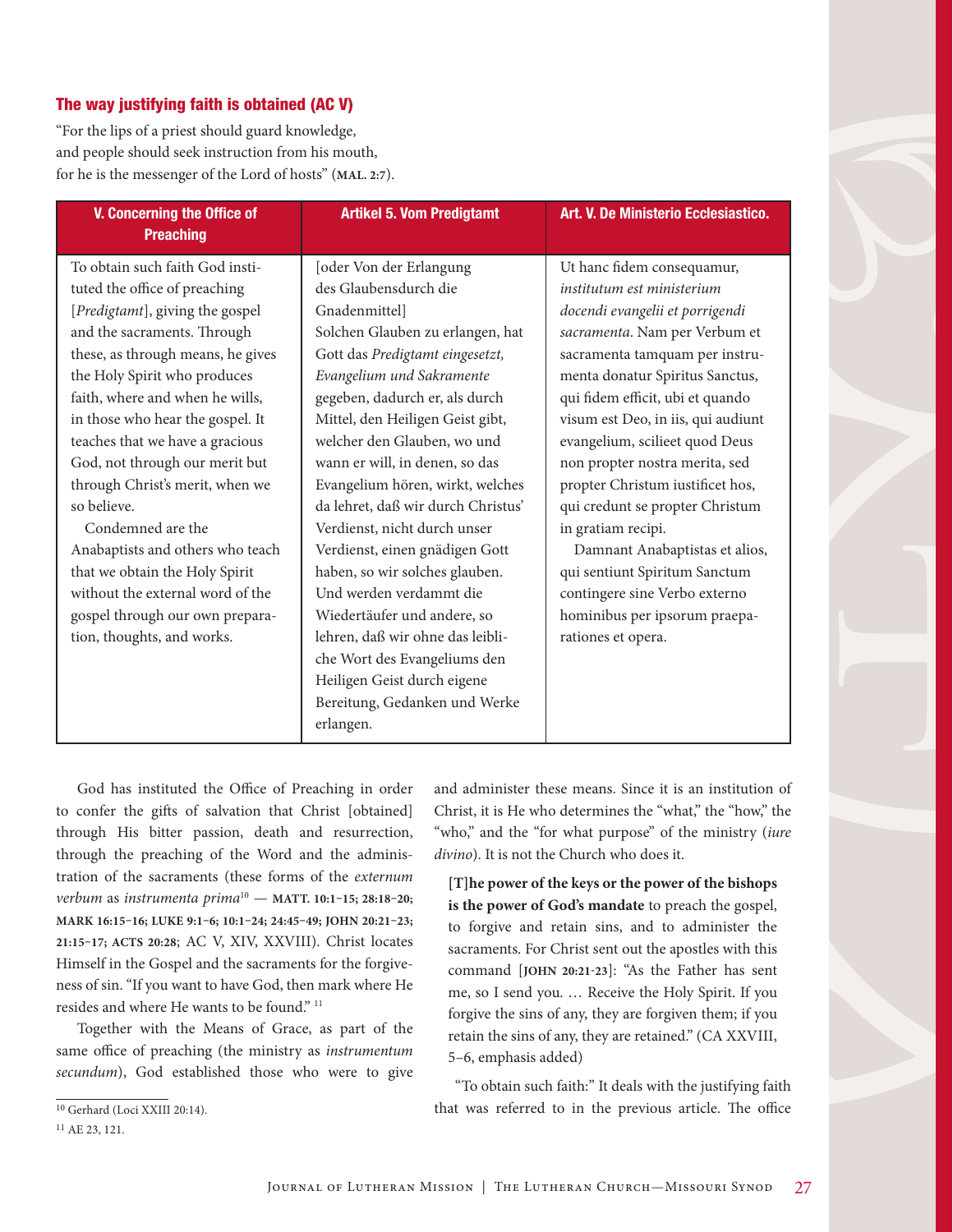exists to bestow the gifts of the Gospel. That is why this doctrine is in intimate connection with the justification by faith (the *articulus stantis*). Without the office there is no saving faith. Christ has not given us the Holy Scriptures; "Christ rather gave the office of the proclamation of the Gospel."12

The task of pastors is the same task that Christ entrusted His apostles (**MATT. 28:18–20; LUKE 24:45–47**). They were to distribute what Jesus had bought through His bloody death and His resurrection. The authority they received is transmitted throughout the history of Church. It is the authority of the Office of the Keys that is publically exercised by a pastor in the congregation, when he preaches the Gospel, pronounces the absolution and administers the sacraments. His authority does not depend on the dignity of man, but on the power of God, on the authority of the Word and on the work of the Holy Spirit (**JOHN 20:19–23**). These words of Jesus are an ongoing mandate. It is for this reason that the pastor says: "In His stead and because of the command of my Lord Jesus Christ, I forgive you." Keys are all this is about.

The Office of the Holy Ministry is an administration in the stead of Christ (*in persona Christi*). The apostle Paul writes that he is an ambassador "on behalf of Christ" (2 **COR. 5:20**), and that it is for this reason that he can deliver his proclamation in the name of Christ (*in persona Christi*) in speaking to his audience ("We implore you … be reconciled to God" [**2 COR. 5:20**]). To be placed into the office of preaching is to be under the office of Christ. There is no personal search, but it is Christ Himself who participates in those whom He calls and establishes in the office. That is why Jesus says to the apostles: "As the Father has sent me, even so I am sending you" (**JOHN 20:21**). This is a public and official commission. Melanchthon affirms that those who are in the public office "**do not represent their own persons**," since "they represent the person of Christ on account of the call of the church." Therefore, "[w]hen they offer the Word of Christ or the sacraments, they offer them **in the stead and place of Christ**" (Ap VII, 28, emphasis added; see also Ap VII, 47). The minister is not to be confused with his Lord, but he has to understand that he is in the office because the Lord has called and commissioned him to preach redemption. He responds to the purposes of God and serves those that he has under his care by means of the Word of God.

*Schwabach Article* VII, written by Luther in 1529, is the "type" of AC V, the "antitype:"

To obtain such faith or to give it to us human beings, God has instituted the preaching office or **spoken Word** (that is, the Gospel), through which he has this faith proclaimed, along with its power, benefits, and fruits. God also bestows faith through this Word, as through an instrument, with his Holy Spirit, when and where he wills. Apart from it, there is no other instrument or way, passage or path, to obtain faith. Speculation [about what happens] apart from or previous to the spoken Word, as holy as good as they appear, are nevertheless useless lies and errors (emphasis added).

And the following article says:

With and alongside of this spoken Word, God has also instituted external signs: Baptism and the Eucharist. Through these, alongside the Word, God offers and gives faith and his Spirit and strengthens all who desire him.

So that it may be heard, God instituted the Office of the Ministry (*ministerium ecclesiasticum*). God wants people to have certainty that it is His Word. This is why He has instituted this Office (Amt). It is not "a Catholic remnant."<sup>13</sup>

God decided that justifying faith may be produced through the oral preaching of the Gospel (the *externum verbum*). "Denial of the external word is then denial of the gospel."14 No preaching, no Gospel; no Gospel, no faith. The principal work (*opus proprium*) of the Office of the Ministry is the preaching and administration of the sacraments (*ministerium porrigendi sacramenta*), both together. Sasse asserts: "The Gospel is this and nothing else: that in Jesus Christ there is forgiveness of sins, in him alone and nowhere else in the world, but also truly in him. A sermon that did not say that, a sermon in which this real Gospel was not mentioned would not be a Christian sermon."15

Extra nos is then both the way in which our salvation was achieved and the way in which it is delivered: "as through means," *tamquam instrumenta*. Both *instrumentum* and *externum* confess and guard the gospel and the dominical certainty that it is the Lord

<sup>13</sup> Ibid., 124.

<sup>14</sup> Norman Nagel, translated into Spanish by Roberto Bustamante, "Externum Verbum," *Logia*, 6:3 (1997): 28.

<sup>12</sup> Hermann Sasse, "The Lutheran Doctrine of the Office of the Ministry," in *The Lonely Way: Selected Essays and Letters* (1941–1976), vol. 2 (St. Louis: Concordia Publishing House, 2002), 124.

<sup>15</sup> Sasse, "The Lutheran Doctrine of the Office of the Ministry," 125.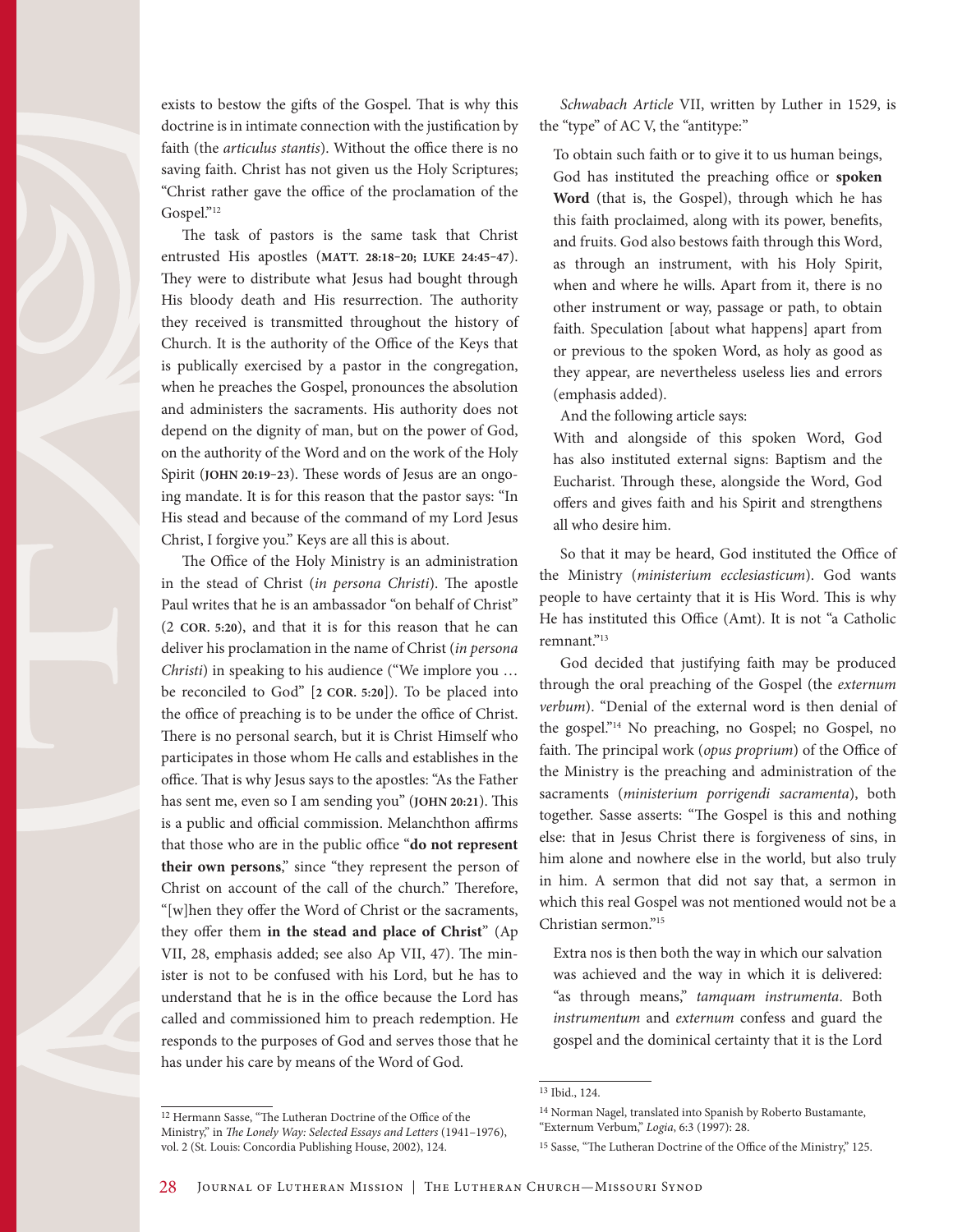who is saying, doing, giving out his gifts. Where gifts happen, there are two involved: the one who gives the gift and those to whom the gift is given. The Lord does not leave us unlocatedly in doubt about his giving to us of his gifts.16

What opposes the *external*, opposes the Gospel and goes according to AC IV's "through our merit, work, or satisfaction." Therefore, it is also opposed to the affirmation of the justification through faith that goes together with the exclusive articles.

Not being certain about God's call or about the conferral of Christ's gifts without a call is to step into sinking sands, for in this way one tries to validate the Means of Grace on account of their efficacy, regardless who performs it, that is to say: without a regular call (*rite vocatus*).

To speak and act in the stead of Christ and having been called provides the certainty that it is God who speaks and acts. *The Large Catechism* affirms: "To be baptized in God's name is to be baptized not by human beings but by God himself. Although it is performed by human hands, it is nevertheless truly God's own act" (*Baptism,*  10). The opposite of this is "as something that we do" (LC, *Sacrament of the Altar,* 7; see also *Baptism,* 12).

God works through external means, as Luther says:

Yes, it must be external so that it can be perceived and grasped by the senses and thus brought into the heart, just as the entire gospel is an external, oral proclamation. In short, whatever God does and effects in us he desires to accomplish through such an external ordinance (LC, Baptism, 30).

If this doctrine is not believed, doctrine, comfort and the certainty about God's forgiveness are lost.

In these matters, which concern the spoken, external Word, it must be firmly maintained that God gives no one his Spirit or grace apart from the external Word which goes before. We say this to protect ourselves from the enthusiasts, that is, the "spirits," who boast that they have the Spirit apart from and before contact with the Word. On this basis, they judge, interpret, and twist the Scripture or oral Word according to their pleasure (SA III 8, 3).

Hermann Sasse warns that if the [preaching of the] Gospel in the mission field goes without the Sacraments, it is not a Church that will be constituted, but a society with a Christian worldview: "The proclamation of the Gospel would die away like a voice in the wind if those who came to faith were not baptized and the baptized did not celebrate the Lord's Supper. Why this is so, we do not know."17 In that same place, Sasse also confronts the position that holds that Scriptures are the only and supreme Means of Grace, in detriment of the Sacraments that are thus taken as mere "duplicates or appendages to the Word of God."18

The phrase "hear the gospel" must not be interpreted too narrowly so as to mean listening to the reading of the Bible. The Latin version speaks of the ministry as a "ministry of teaching the gospel" (*ministerium docendi evangelii*). The German version calls it the "office of preaching" (*Predigtamt*). The Schwabach Articles described the "office of preaching" as "the oral Word, viz., the gospel." The Apology even includes reading under the hearing of the gospel. The Holy Spirit therefore accompanies any communication of the truth of the gospel. The Marburg Articles had agreed "that the Hole Ghost gives this faith or his gift to no one without preaching, or the oral Word, or the gospel of Christ preceding."19

There is only one ministry (*unum ministerium ecclesiasticum*). Grades and differences (*gradus in ecclesia*) are established by the Church. "That which distinguishes a bishop from his youngest pastor are rights of purely human origin."20 Any difference that may be established or any discharge of administrative tasks in those who preside the congregation do not encroach the office.

Augustana XIV defines those that are regularly called and ordained, in the same way as the Small Catechism affirms in asking: "What do you believe according to these words?: I believe that **when the called ministers of Christ deal with us by His divine command**, … this is just as valid and certain, even in heaven, **as if Christ our dear Lord dealt with us Himself**" (SC, *Confession*, emphasis added). Those who have been called and ordained into this office by the Church are these "duly called by Christ … in accordance with his divine command" (**1 TIM. 4:14; 2 TIM. 1:6**; AC XIV). This is the pastoral ministry as the Holy Scriptures understand it (**JOHN 10:7–21; 1 TIM. 3:1–7, TITUS 1:5–9**). For this reason, the apostle Paul affirms:

<sup>17</sup> Sasse, "The Lutheran Doctrine of the Office of the Ministry," 127. 18 Ibid., 128.

<sup>19</sup> W. D. Allbeck, *Studies in the Lutheran Confessions* (Philadelphia: Muhlenberg Press, 1952), 74.

<sup>&</sup>lt;sup>16</sup> Nagel, "Externum Verbum," 28.

<sup>20</sup> Sasse, "The Lutheran Doctrine of the Office of the Ministry," 128.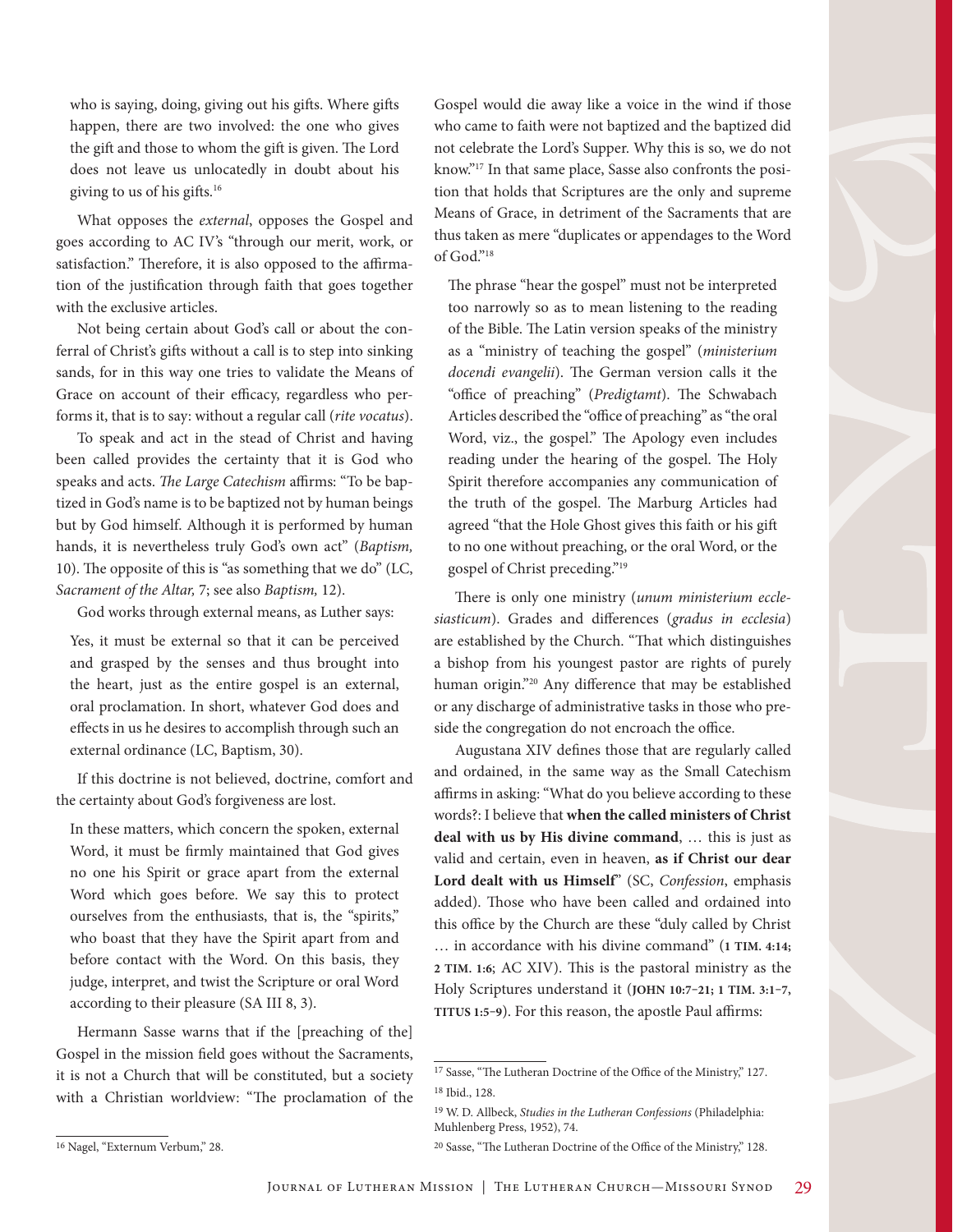

The content and purpose of the ministry is Christ given to the sinner. It is not possible to speak about the ministry outside its institutional reality (*de iure divino*) and its Christological matrix that emanates out of the cross. The office of preaching depends on Christ (the Church's Head), the one who calls, and on the Church, Christ's Body (that is under the Head). Christ constituted "some as … and some as" (**EPH. 4:11**). It was the Holy Spirit who "has made you overseers" (**ACTS 20:28**). The office also depends on the Church that, as Christ's Body, issues the divine call, has to externally sustain the public office among the baptized, and also has to exhort her pastor and verify the right doctrine, since it is she who knows the voice of Christ (**LUKE 10:16**).

Sasse affirms: "For everything which we today can be, say, and do in the service of the church is completely dependent upon how we understand our office."<sup>21</sup>

The doctrine of the ministry is one totally different from the doctrine of the priesthood of believers. Certainly they are related to each other, since both of them form part of the same reality of Christ in his Church. However, the priesthood of believers is not included in the ministry, as many times people try to force. Not any [biblical] text has a direct application to any person. For instance, Matt. 28:18–20, the so-called "Great Commission" text (under a Calvinistic conception), is connected to the apostolic ministry, since it mentions that [Christ speaks it] to the "eleven."

Jobst Schöne narrates the metamorphosis that the doctrine of the priesthood of believers suffered along the years. Roberto Bustamante reproduces Naomichi Masaki's summary of this story as follows:

(a) **Luther** (16th century) defended the doctrine over against two different distortions in Rome: the synergist idea of "indelible character" and the doctrinal and administrative tyranny of Rome; (b) **Pietism** (17th century) uses it as a category to define a "true Christian"; (c) **Modernism** (19th century) fills in this term

with the new connotation of a shift in governmental system (from oligarchy to democracy); (d) the **Ecumenical Movement** (20th century) promotes the new identification of this doctrine with the concept of laymen's apostolate ("everyone a minister").<sup>22</sup>

Establishing the differentiation between the priesthood of believers and the office of preaching, C. F. W. Walther affirms:

Although Holy Scripture attests that all believing Christians are priests (**1 PETER 2:9; REVELATION 1:6; 5:10**), at the same time it teaches very expressly that in the Church [*Kirche*] there is an office to teach, feed, and rule, which Christians by virtue of their general Christian calling do not possess. For thus it is written: "Are all apostles? Are all prophets? **Are all teachers?**" (**1 CORINTHIANS 12:29**). Again: "How are they to preach unless they are **sent**?" (**ROMANS 10:15**). Or: "My brethren, let not many of you become teachers, knowing that we shall receive a stricter judgment" (**JAMES** 3:1).<sup>23</sup>

Today people try to re-interpret the Confessions from the vantage point of the practice [of the Church], what triggers a *quatenus* subscription. Positions are established out of practices that attempt to innovate, claiming either that it is about "cases of necessity" and not of doctrine (of faith), or that it is "all a matter of interpretation,"24 in order to make innovation the best option.

These reinterpretations title AC V as "Concerning the Work of the Holy Spirit" or "Concerning the Means of Grace," instead of "Concerning the Office of Preaching." It is held that this article that speaks about the pastoral ministry, but AC XIV, disconnecting in this way the foundational character of the Means of Grace in relation to the ministry and the Christological character of the same ministry. It is as if Christ instituted the means, and now it is His Church that takes the decision regarding those means: regarding who it is (or who are those) that will perform the task that Christ ordered to be done. This is a functional position that amounts to a Calvinist one, since both are the same. The Spanish edition [of the Book of Concord],<sup>25</sup> includes a footnote that affirms: "The text of this article demonstrates that the Reformers thought of

<sup>22</sup> R. Bustamante (2015). *Documento de posicionamiento.* (Buenos Aires: Seminario Concordia, 2015), 4.

<sup>23</sup> C. F. W. Walther, *The Church & The Office of The Ministry*. (St. Louis: Concordia Publishing House, 2012), 152.

<sup>24</sup> Nagel, "Externum Verbum," 31.

<sup>25</sup> The only edition in the world that has reserved copyright.

<sup>21</sup> Ibid., 120.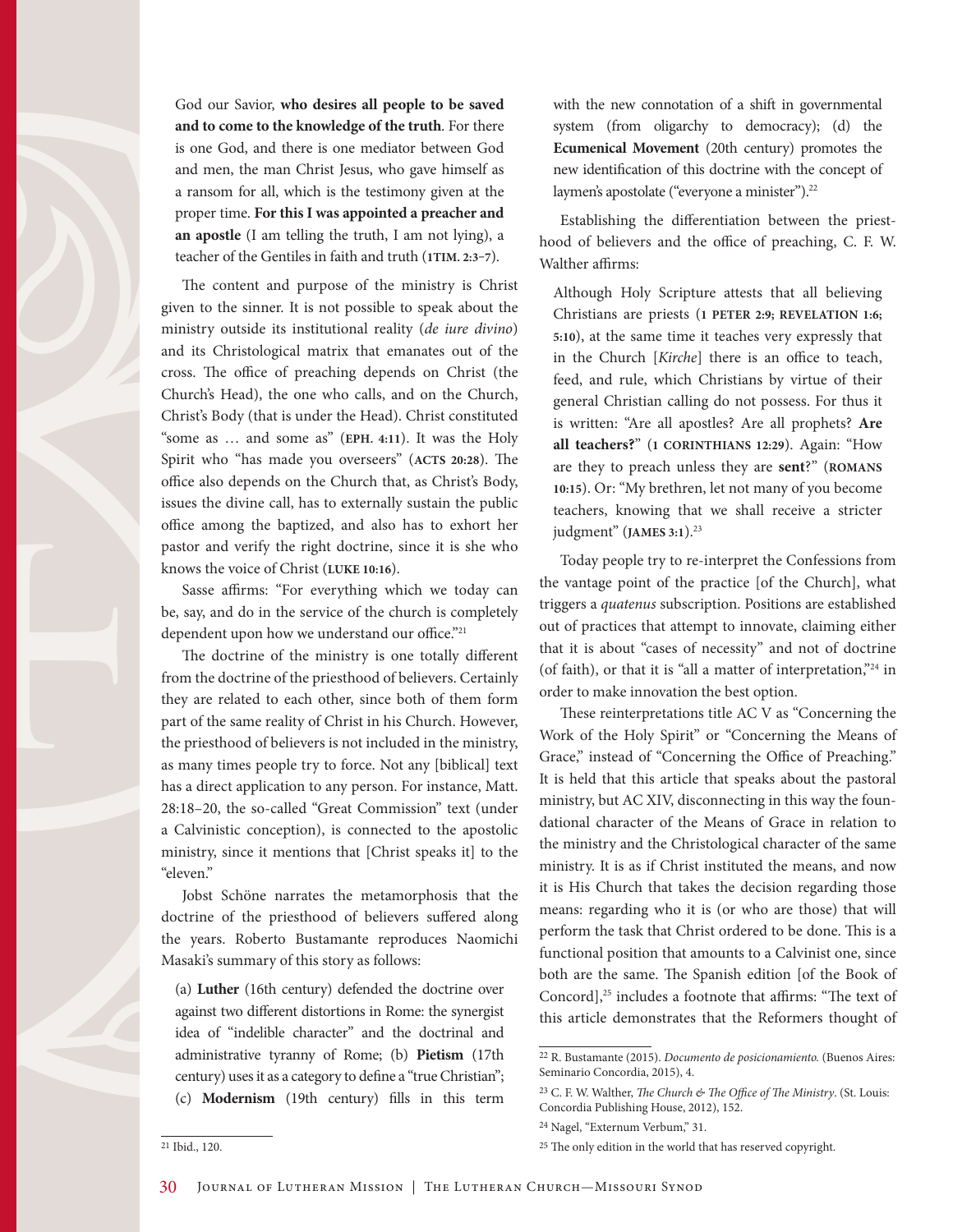'the office of the ministry' in other than clerical terms."26 This reading promotes a clergy versus laity reading of the text and comes from the notes in the Spanish and Portuguese editions of the Book of Concord.27

This clergy verses laity understanding of the office of preaching affects all the Article V, what ends not bestowing the justifying faith (AC IV). It becomes evident in the following aspects and topics on which we should reflect:

1. The creation of a department on Missiology in theological education, disconnected from Systematic and Pastoral [Theology], that seems to sustain the idea that these are two distinct — and for instance divorced — aspects: practice and doctrine. This dualist conception of Christian life makes us value the practice in the Church as "the mother of theology," instead of allowing the doctrines to establish the practices, just as the Christian Church has sustained since [the time of] Christ. Doctrine also is rendered flexible because "we have to be pastoral" in our approach. We end denying the doctrines that are held, "erasing with the elbow what we wrote with our hand."

2. The previous point moves us to the disconnection between missionary strategies and the Means of Grace (*externum verbum*). It is social culture; cultural anthropology, phenomenology of religion, business management and psychology are established as the starting point. Then it is concluded, in this train of thought: "God left a mission, and it is the Church who takes the turn that Christ left behind; so, each one has to consider how, according to his gifts, is to 'take Christ' to the people; and, to obtain [positive] results, we need to do [our task] in a creative and innovative way." At the end of the day, everyone is a minister under this conception.

3. From this, it is derived that the main function of the pastor is to "equip the members in [the use of] their gifts," coordinating and leading different tasks and groups. This represents a Church [that lives] for herself, that, as any society, has different activities and needs to establish her goals, strategies and projects that barely have to do with the Means of Grace, and usually with "being active" in the Church. There is a *status quo* that has to be fed.

4. The democratic conception of congregationalism gets

empowered with this laical understanding. The Means of Grace are taken as functions/tasks that somebody has to perform. Thus, the congregation has to select someone who has "the [necessary] conditions" for this; just as a waiter who brings the food to the customers in a snack-bar, [this person] brings Christ's food. In this way, the ministry is [taken as] functional (anyone whom "the congregation authorizes" can perform it), and no longer Christ's institution, but the congregation's. The "tasks" are distributed among those whom the congregation "authorizes." A pastor is established together with a team (board of directors, Bible school teachers, etc. — as if these were "minor offices" within the very office). This is not a "gifts company," but the Christ's own ministry for the forgiveness of sin. We are not to mistake the "gifts of the Spirit" for the Means of Grace: the former belong to the fruits of faith for a service of mercy to the neighbor (AC VI; **ROM. 12:3–12; 1 COR. 12**), the later belong to the external Word by means of which Christ comes to serve us, bringing us forgiveness of sins, life and salvation (**MATT. 28:18–20; JOHN 20:19–23; ROM. 10:14–16**).

**5.** Out of the previous idea, it is asserted that if it is true that the pastor is the only one that is called by God to bestow the gifts of grace, the proclamation of the Gospel gets limited. This leads to the belief that the Gospel is in the Church's hands and not in her Lord's hands. The work always remains as God's work, since it is the Holy Spirit who "calls, gathers, enlightens, and makes holy the whole Christian church on earth and keeps it with Jesus Christ in the one common, true faith" (SC, *Creed,* 6). God does the work in spite of both human limitations ([our] financial and human resources) and of the manifest sins that divide the Church. To believe that this limits the Gospel is to put the Church and the very Gospel in human hands, and not to believe that this is the work of God Almighty, the Creator, Redeemer and Sanctifier.

**6.** To sustain the argument that AC V speaks about the Means of Grace and not about the *Predigtamt*, the categories of "abstract" (general) and "concrete" (particular or proper) were superimposed on it. Thus, AC V speaks about a general referent regarding the way in which God works through the Means of Grace, whereas AC XIV presents the concrete mode of doing it. This is to believe in an abstract ministry of Christ, what is not admissible, since the ministry is in the person of Christ. This concept goes in opposition to the doctrine of Incarnation: Christ as a human being. The office or the ministry deals with persons, therefore, it is no abstract something. Otherwise,

<sup>26</sup> A. A. Meléndez, ed. *Libro Concordia Las Confesiones de la Iglesia Evangélica Luterana*. (San Louis: Editorial Concordia, 1989), 29 note 25.

<sup>27</sup> The Preface of the Spanish edition indicate that footnotes were taken from the Portuguese version (Dr. Arnaldo Schüller's *Livro Concórdia*). However, this particular note is not there in the Portuguese edition. [Translator's note: The discussed note is a modification of footnote 4 in Tappert's edition (p. 31).]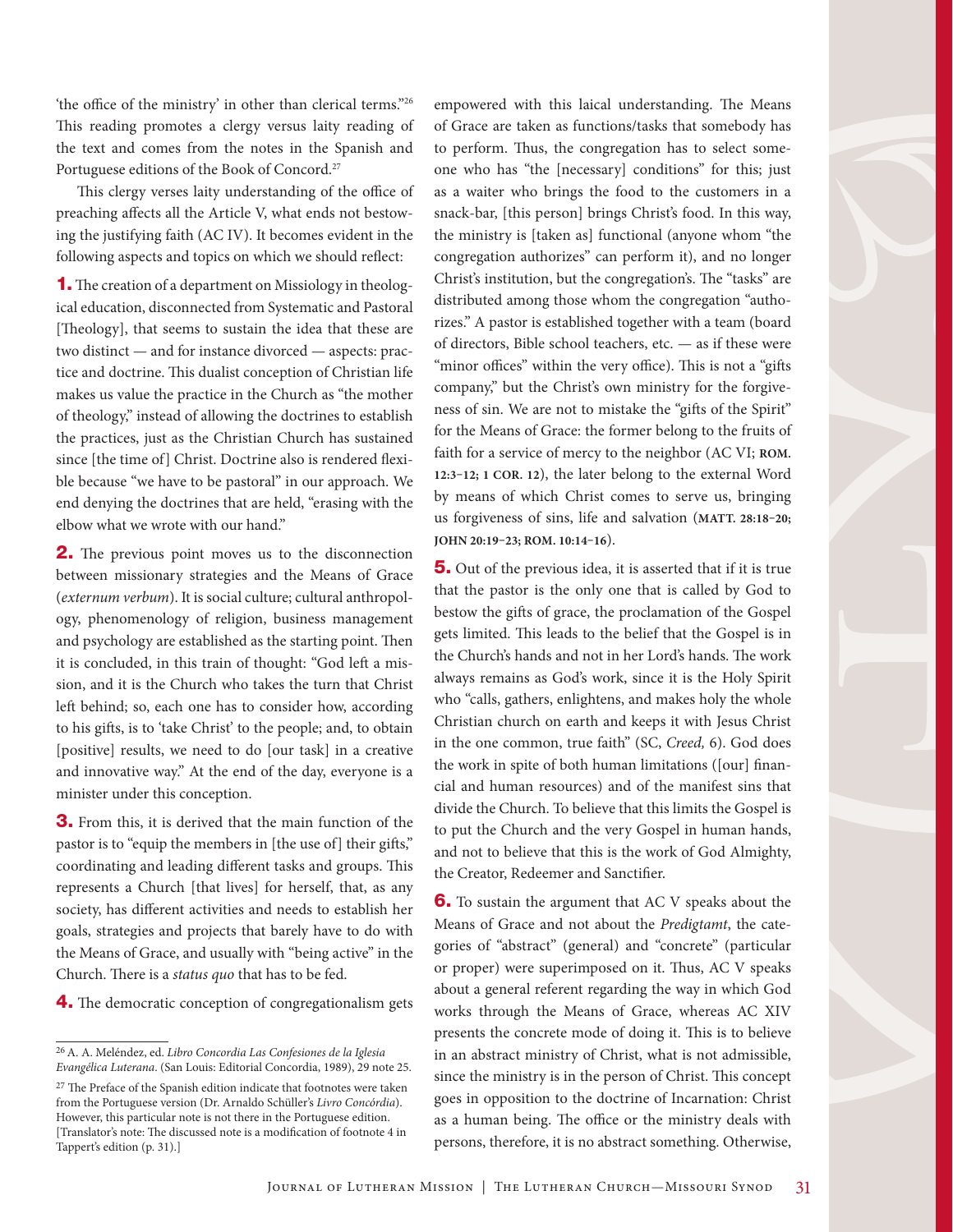Jesus would neither have chosen His apostles, not ordered them to administer the Means of Grace.<sup>28</sup>

**7.** The concept of "emergency" for the administration of Holy Baptism or private Absolution (in a situation in which a person needs one of them or is in doubt about his salvation), has allowed the dividing line between the office of preaching and the priesthood of the baptized to be displaced, on the basis of a lack of pastors or because of the financial situation of a congregation. Thus, lay preachers are permitted (*Nothelfer*, those who help in a situation of emergency), with the argument that things are being done in accordance to AC XIV, though it is interpreted as [referring to] an "authorization" and not as it has been historically understood (that is, treats about call and ordination — *rite vocatus*).

8. In this context, preaching becomes *synergist*, just as any other kind of normal human communication, instead of *monergist*, in accordance with the doctrine of the efficacy of the Word. It is as if it were necessary to "help" the Word in its efficacy, even though this very efficacy is brought up over against the necessity of the ministry. The pastor is established as a function of the Means of Grace. Therefore, he has no authority apart from them, but only that one that the means grant him: it is the very authority of the Gospel and the Sacraments.

Chemnitz affirms:

Because God Himself deals with us in the church through the ministry as through the ordinary means and instruments. For it is He Himself that speaks, exhorts, absolves, baptizes, etc. in the ministry and through the ministry. Lk 1:70; Heb 1:1; Jn 1:23 (God crying through the Baptist); 2 Co 2:10, 17; 5:20; 13:3. It is therefore absolutely necessary that the minister as well as the church have sure proofs that God wants to use this very person for this His ordinary means and instrument, namely the ministry.29

The doctrine of the pastoral ministry does not annul at all the doctrine of the priesthood of all believers, but places each one in his own vocation. The pastoral ministry, matrimony (the offices of father and mother that come about from the same institution), and the secular authority are the divine offices instituted by God. These are the "holy orders" the *Small Catechism* refers to. The whole life is based upon them. Any authority that has

29 Chemnitz, *Ministry, Word, and Sacraments: An Enchiridion*, 29–30.

been established by God represents God Himself. Thus, at home, father and mother speak in the stead of God and exercise His authority. In AC V, the priesthood of all believers is connected with the phrase "in them that hear," since "faith comes from hearing" (**ROM. 10:17**). It [the priesthood] is defined here in a passive role, not in an active one, as it is required today. The believers' active role is located in AC VI, not in AC V. No one can serve himself the gifts; he needs the beautiful feet (**ROM. 10:15**).

"Condemned are" asserts Article V in its second part. In our postmodern times, no one is condemned. Every position is accepted, but all of them become mere opinions. Biblical doctrine is not the result of clarification of different positions among people, nor the result of agreements and decisions taken in conventions, but it comes "from above" ("Blessed are you, Simon Bar-Jonah! For flesh and blood has not revealed this to you, but my Father who is in heaven" [**MATT. 16:17**]). Thus, to clarify positions is not to expose opinions, but [to expose] the biblical doctrine revealed in Holy Scriptures. To clarify positions, God Himself has given the rule of faith through the apostolic writings. Therefore, new doctrines do not exist: "Listen to him" (**MATT. 17:5**).

"The Anabaptists and others" (AC V) are those who think that God works apart from the external Word and from the office of the ministry; those who oppose that which God established.

Speaking about the office of preaching, Luther distinguishes it from the diaconate:

See how far the glory of the church has departed! The whole earth is filled with priests, bishops, cardinals, and clergy; yet not one of them preaches so far as his official duty is concerned … The duty of a priest is to preach, and if he does not preach he is as much a priest as a picture of a man is a man … It is the ministry of the Word that makes the priest and the bishop … However, no one may make use of this power except by the consent of the community or by the call of a superior. (For what is the common property of all, no individual may arrogate to himself, unless he is called.) … And the diaconate is the ministry, not of reading the Gospel or the Epistle, as is the present practice, but of distributing the church's aid to the poor, so that the priests may be relieved of the burden of temporal matters and may give themselves more freely to prayer and the Word.<sup>30</sup>

<sup>28</sup> The argument based on the *Confutatio* [fails at not understanding that this text] is not a hermenutical key to read the Lutheran Confessions.

<sup>30</sup> AE 36, 110–112.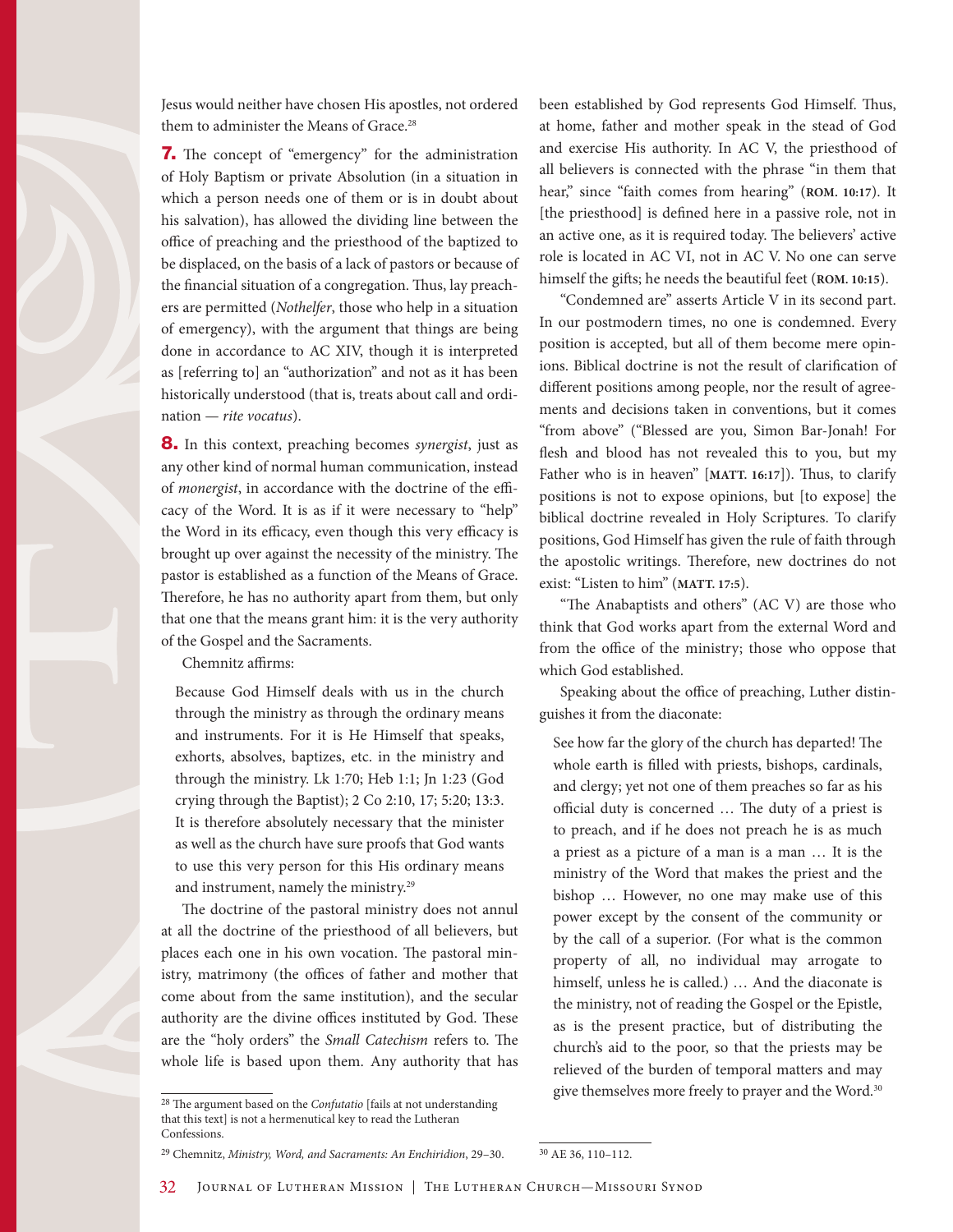Hermann Sasse affirms:

Then the humble preaching of the Gospel and the administration of these simple Sacraments are the greatest things that can happen in the world. For in these things the hidden reign of Christ is consummated. He himself is present in these Means of Grace, and the bearer of the *ministerium ecclesiasticum* actually stands in the stead of Christ. That certainly puts an end to any clerical conceit. We are nothing. He is everything. And that means that the terrible sin of pessimism, which is the pastor's greatest temptation, is finished with as well. It is nothing but doubt and unbelief, for Christ the Lord is just as present in his Means of Grace today as he was in the sixteenth or the first century. And "all authority in heaven and on earth" [**MATT 28:18**] is just as much his today as it was when he first spoke that promise to the apostles. And it remains so into all eternity.<sup>31</sup>

To conclude our analysis of AC V, let's hear Luther once again:

For we must believe and be sure of this, that baptism **does not belong to us** but to Christ, that the gospel **does not belong to us** but to Christ, that the office of preaching does not belong to us but to Christ, that the sacrament [of the Lord's Supper] does not belong to us but to Christ, that the keys, or forgiveness and retention of sins, do not belong to us **but to Christ**. In summary, the offices and sacraments do not belong to us but to Christ, for he has ordained all this and left it behind as a legacy in the church to be exercised and used to the end of the world; and he does not lie or deceive us. Therefore, we cannot make anything else out of it but must act according to his command and hold to it. **However, if we alter it or improve on it, then it is invalid and Christ is no longer present, nor is his ordinance.**<sup>32</sup>

The doctrine of the ministry is a gift of God to be celebrated and thanked for!

#### What justifying faith produces (AC VI)

"Truly, I say to you, as you did it to one of the least of these my brothers, you did it to me" (**MATT. 25:40**).

31 Sasse, "The Lutheran Doctrine of the Office of the Ministry," 139.

32 AE 38, 200.

| <b>VI. Concerning the New</b><br><b>Obedience</b> | Artikel 6.<br><b>Vom neuen Gehorsam</b> | Art. VI. De Nova Obedientia         |
|---------------------------------------------------|-----------------------------------------|-------------------------------------|
| It is also taught that such faith                 | Auch wird gelehrt, daß solcher Glaube   | Item docent, quod fides illa        |
| should yield good fruit and                       | gute Früchte und gute Werke bringen     | debeat bonos fructus parere,        |
| good works and that a person                      | soll, und daß man müsse gute Werke      | et quod oporteat bona opera         |
| must do such good works as                        | tun, allerlei, so Gott geboten hat, um  | mandata a Deo facere prop-          |
| God has commanded for God's                       | Gottes willen, doch nicht auf solche    | ter voluntatem Dei, non ut          |
| sake but not place trust in them                  | Werke zu vertrauen, dadurch Gnade       | confidamus per ea opera iusti-      |
| as if thereby to earn grace before                | vor Gott zu verdienen; denn wir emp-    | ficationem coram Deomereri.         |
| God. For we receive forgiveness                   | fangen Vergebung der Sünden und         | Nam remissio peccatorum et          |
| of sin and righteousness through                  | Gerechtigkeit durch den Glauben an      | iustificatio fide apprehenditur,    |
| faith in Christ, as Christ himself                | Christus, wie Christus selbst spricht,  | sicut testatur et vox, Christi      |
| says [Luke 17:10]: "When you                      | Luk. 17: "So ihr dies alles getan habt, | Luc. 17, 10: Quum feceritis haec    |
| have done all [things] , say,                     | sollt ihr sprechen: wir sind untüch-    | omnia, dicite: Servi inutiles       |
| 'We are worthless slaves." The                    | tige Knechte." (Al)so lehren auch       | sumus. Idem docent et vet-          |
| Fathers also teach the same                       | die Väter. Denn Ambrosius spricht:      | eres scriptores ecclesiastici.      |
| thing. For Ambrose says: "It                      | "Also ist's beschlossen bei Gott, daß,  | Ambrosius enim inquit: Hoc          |
| is determined by God that                         | wer an Christus glaubt, selig sei, und  | constitutum est a Deo, ut, qui      |
| whoever believes in Christ shall                  | nicht durch Werke, sondern allein       | credit in Christum, salvus sit sine |
| be saved and have forgiveness                     | durch den Glauben ohne Verdienst        | opere, sola fide gratis accipiens   |
| of sins, not through faith alone,                 | Vergebung der Sünden habe."             | remissionem peccatorum.             |
| without merit."                                   |                                         |                                     |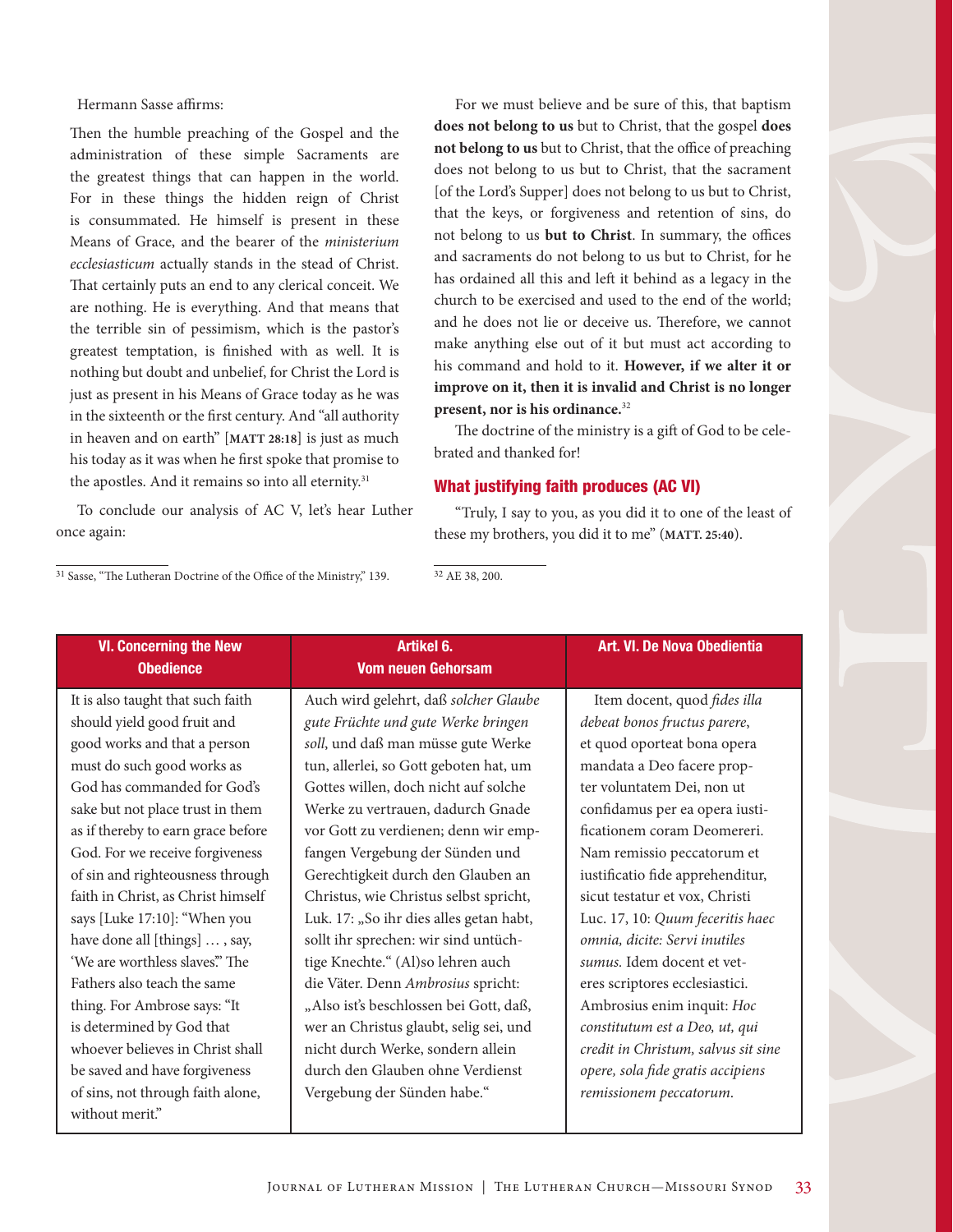*Sola fide* is the doctrinal principle that comes out of Christ's work. But then comes faith as active in works of love. As Luther affirms "He lives in Christ through faith, in his neighbor through love."<sup>33</sup> Melanchthon reaffirms: "Therefore we must first receive the forgiveness of sins by faith before we keep the law, although, as we said above, love follows faith because the reborn receive the Holy Spirit and therefore begin to keep the law" (Ap XII, 82).

First, God gathers people to Himself through grace, bringing them into the faith, and then He sends people out to the world in order to "proclaim the excellencies of him who called you out of darkness into his marvelous light" (**1 PETER 2:9**). This is the rhythm of Christian life, just as breathing: inward, outward; a centripetal and a centrifugal force. With this article the unity of faith is completed, bearing fruits, what justifying faith produces. However, those works do not contribute to salvation.

Dr. Jack Preus III affirms in a categorical way: "Christians are people that move from the inward to the outward." Thus also Luther says: "A Christian lives not in himself" (if he lives in himself he is not a Christian at all).

These are the two different ways by which a Christian lives: by faith and by love. By faith he is caught up beyond himself into God. By love he descends beneath himself into his neighbor. Christian always lives outside himself: he lives in God and in his neighbor. If he lives in himself he is not a Christian at all. Living in oneself is the all form that has been left behind; now there is the new life, living oneself for the others.<sup>34</sup>

Christian vocation in love to the neighbor is the adequate answer to this God who mercifully deals with people. This answer called "service" does not take place under coercion, but it is given freely. And this because our works have no merit before God, since it takes place around faith and not works. Some people think that if they perform good works, then God will approach near them. If good works are thought to have any kind of meritorious character, then the gratuitous dimension of salvation in Christ is totally destroyed (AC IV). Redemption is about God in His disposition of grace toward human beings through the work of Jesus Christ. By faith, the human being is nothing but the receiver of His favor.

Even though usually a Church is evaluated on account

of her "good works," these do not determine her reality as Church. This, as it was already said, is always hidden to human eyes. When it is human eyes that establish the assessment parameters, they will be established in terms of good works, and certainly this is a mistake. It also is not a cause of pride, even when our old man loves pretending to contribute something to "feel himself useful." This should never be the parameter of Christian service.

We have to be careful regarding overemphasizing Christian life even above Christ's own work. The way to do it, as our article affirms, is to say, "We are unworthy servants; we have only done what was our duty" (Luke 17:10). This also can be related to preaching, if we speak more about what people can do, rather than what God has done for us in Christ. Then, we are justifying ourselves.

Preaching is more *kerygmatic* than *didactic*. This is one of the main differences with Calvin and with his friend Spener (who, in fact, never met each other). In Reformed theology, the Law in its third use is regarded as leading and motivating Christian life. And this Reformed understanding of the Law has reappeared in contemporary evangelicalism.35 Christian service is always focused in love toward the neighbor. God works by means of good works in the different walks of life of people that work as masks of God (*larva dei*). It is His creative work that still remains present in human vocations (*creatio continua*).

When Luther said that Christians are little "Christs" to the neighbor, he was pointing Christian vocation in love toward the neighbor. This means that when people see Christians around the world, they see Christ. Just as the apostle Paul affirms: "You yourselves are our letter of recommendation, written on our hearts, to be known and read by all" (**2 COR. 3:2**). This is what it means to be Christian: It means that the believer lives just as He lived, not for himself but for others.

Regarding our service to the neighbor, God says, "Do what your hand finds to do, for God is with you" (**1 SAM. 10:7**), "as we have opportunity" (**GAL. 6:10**). Christian service is circumscribed to the context and the emerging necessities, considering at the same time one's own human limitations. "The saying is trustworthy, and I want you to insist on these things, so **that those who have believed in God may be careful to devote themselves to good works**. These things are excellent and profitable for people" (**TITUS 3:8**, emphasis added).

<sup>33</sup> AE 31, 375.

<sup>34</sup> J. Preus, *Christian Vocation.* Foro de Uruguay (Sin publicar). Apuntes, 2015.

<sup>35</sup> David P. Scaer, *Ley y Evangelio y los Medios de Gracia*. trans. José Pfaffenzeller (Buenos Aires: Seminario Concordia, 2012), 81.